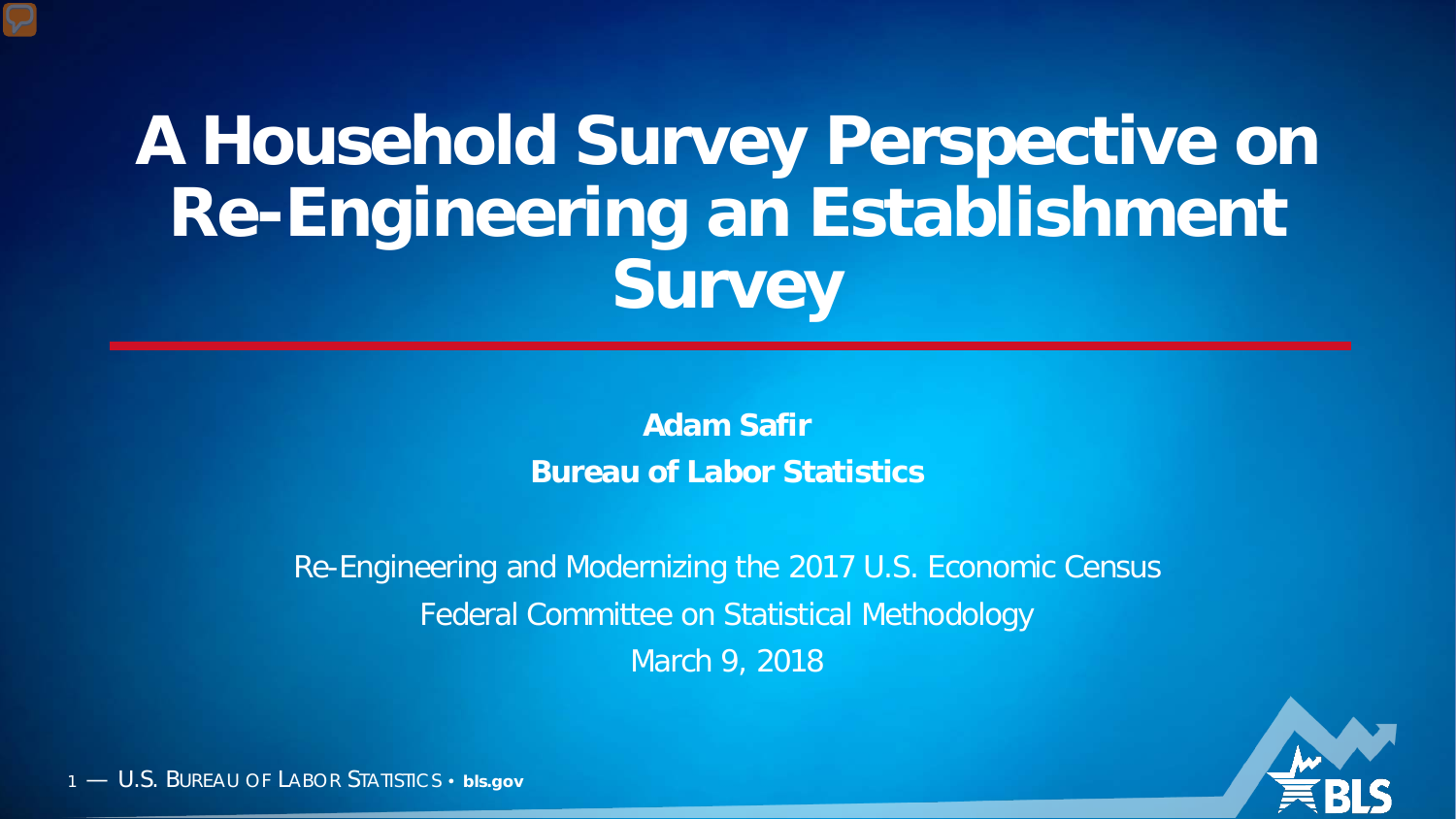### Re-engineering and Modernizing the 2017 Economic Census

Discussant Remarks

- Consumer Expenditure Surveys
- CE Redesign Process
- High-Level Challenges of Redesign/Re-engineering
- **E** Comments on Presentations

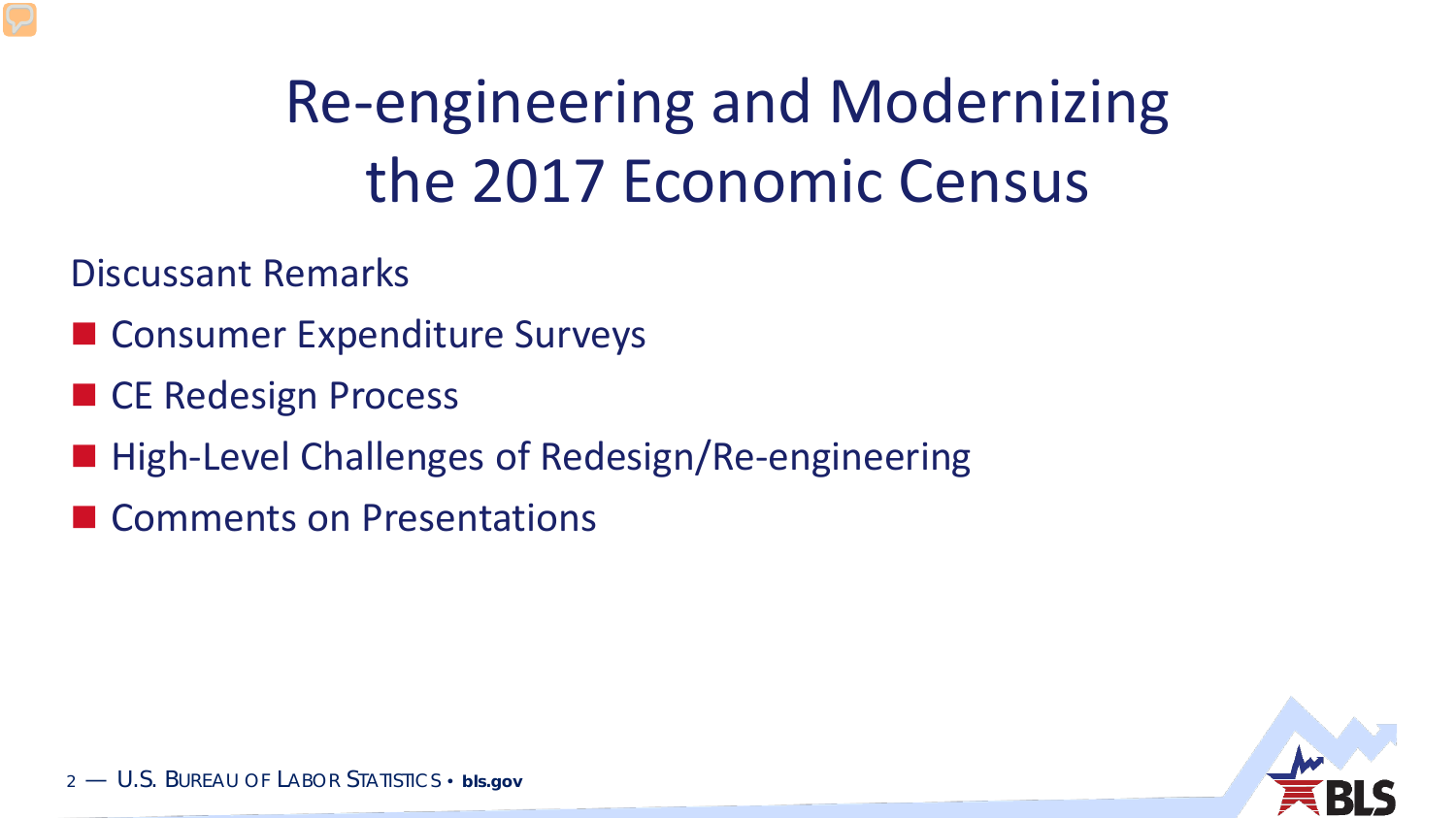### Consumer Expenditure Surveys

- Ongoing survey which collects detailed expenditure information from a national sample of households
- Conducted by the Census Bureau on behalf of the Bureau of Labor Statistics
- Interview Survey
	- ▶ 1-hour interview, 4 waves, 3 months apart
	- ▶ Collect 'big ticket' and recurring expenses
	- Approximately 26,000 completed interviews per year, 63 percent response rate (2016)

Diary Survey

- ▶ 2 one-week self-administered paper diaries
- ▶ Collect daily, small and easily forgotten expenses
- Approximately 13,000 completed diaries per year, 61 percent response rate (2016)



3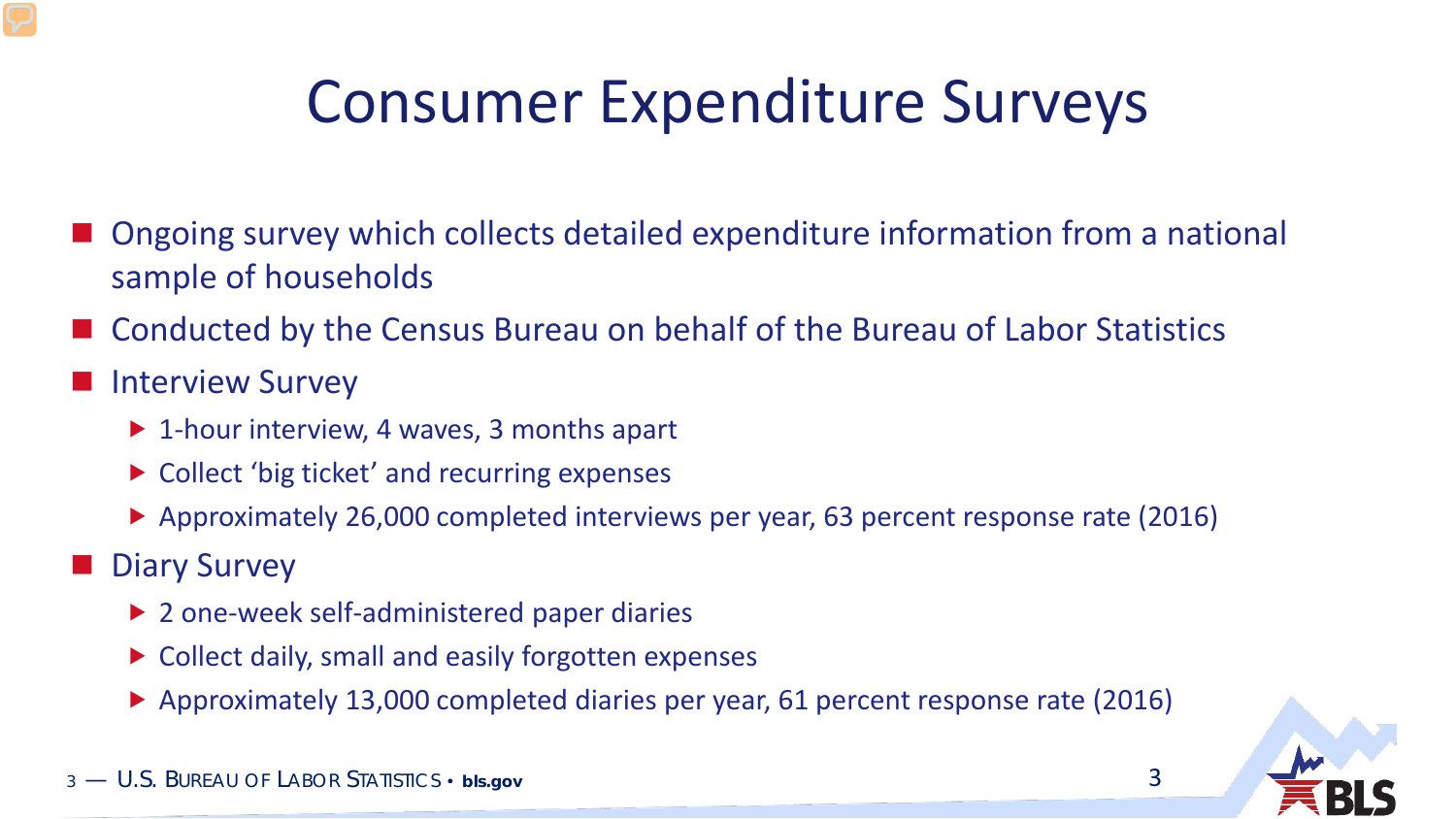### Data from the CE Program

- **Perovide the only source of information on the complete range of consumer** expenditures & incomes in the United States, as well as consumer characteristics
- **Provide budget shares (i.e., weights) for detailed expenditure categories in the** Consumer Price Index (CPI)
- **Provide data essential for administering certain federal and state government** programs
- $\blacksquare$  Provide critical information for policy and economic analyses

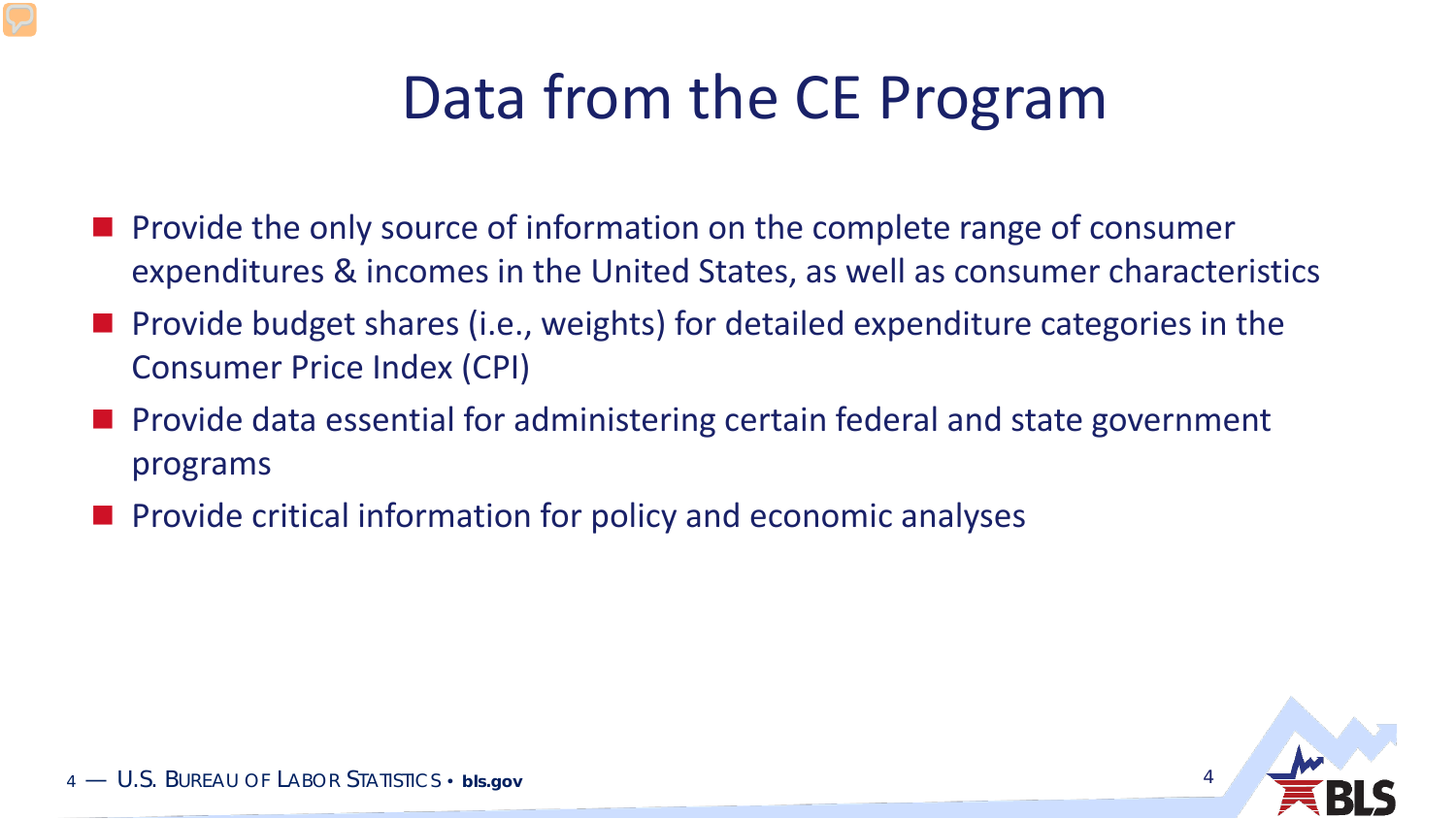### CE Redesign Process

#### **Motivation**

- ▶ Evidence of measurement error
- ▶ Changes in technology and spending behaviors
- $\triangleright$  Need for greater methodological and operational flexibility
- Constraints
	- ▶ Meet user requirements (w/in reason, i.e. not being all things to all users)
	- ▶ Operationally be cost neutral (aside from start-up costs)

#### **Stages**

- ▶ Gather (2009-13): Identify user needs, collecting external input, define data quality for us
- ▶ Decide (2014): Data requirements, design decisions, research roadmap
- ▶ Implement (2014-): Test, implement, evaluate



5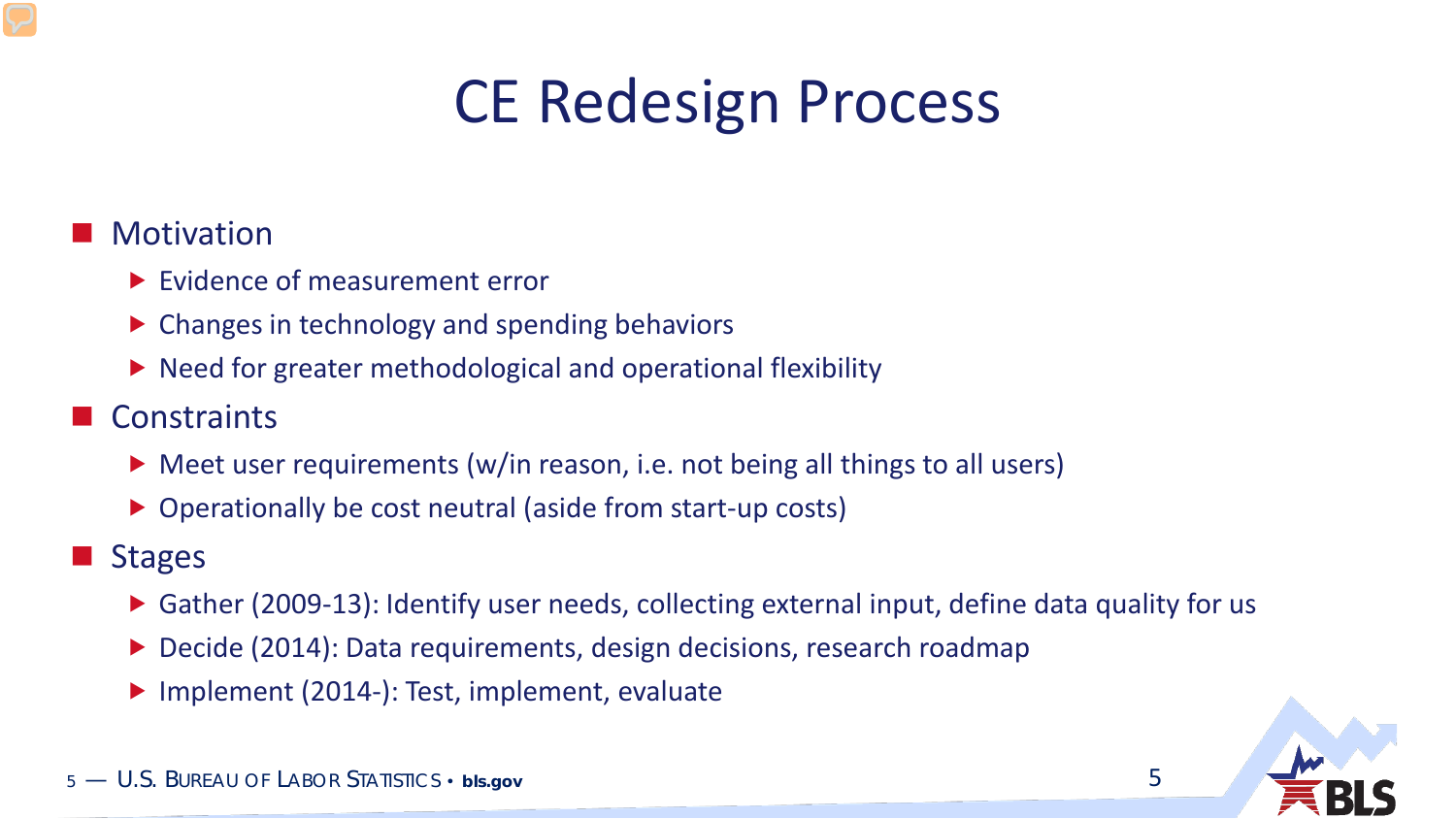### Key Inputs

- Expert panels (e.g., CNSTAT)
- External events
	- ▶ Outreach with stakeholders
	- ▶ Collecting information and advice
- **Ongoing research and testing on key topics**

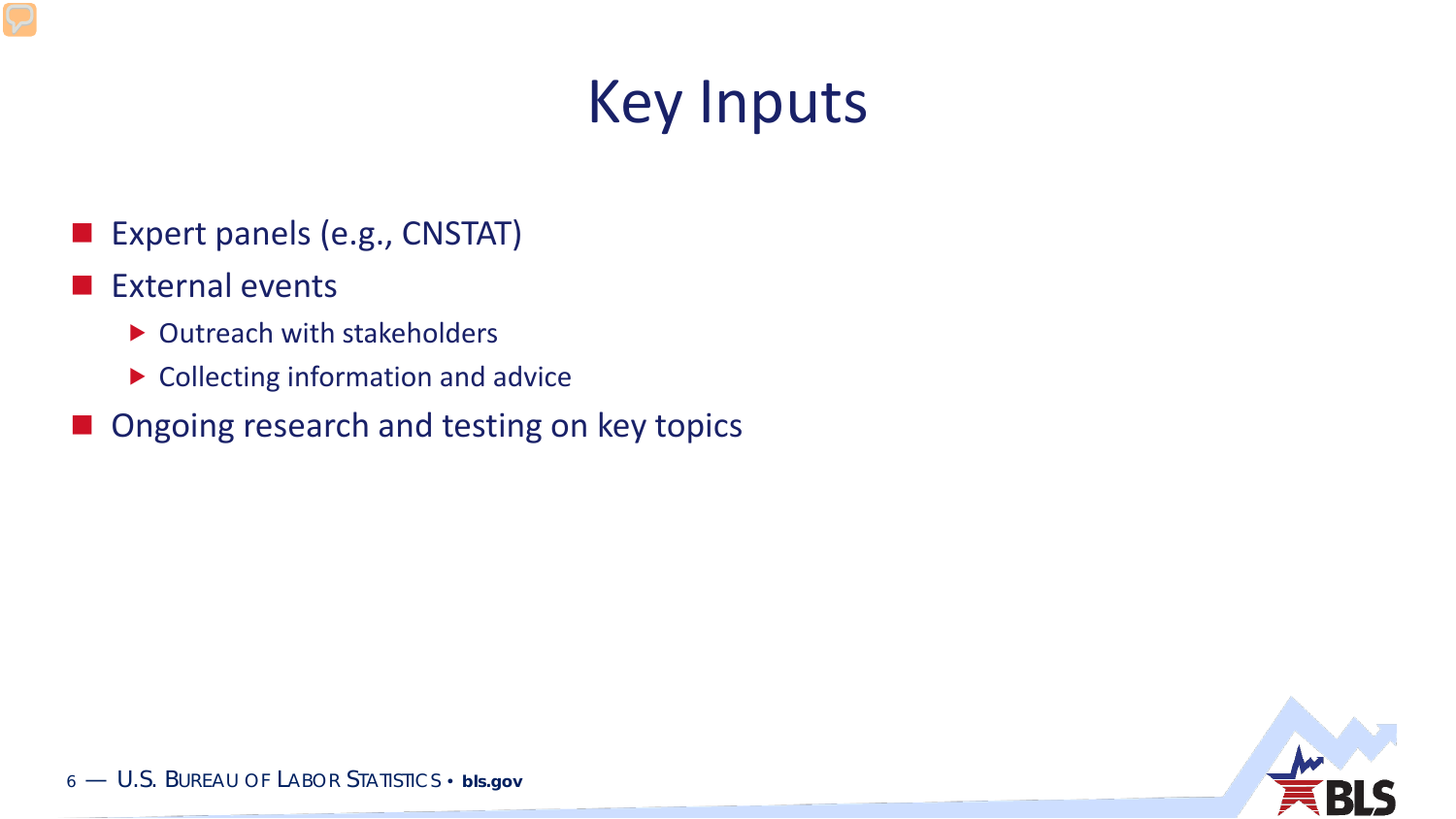### **Similarities/Differences in Redesign/Re-Engineering**



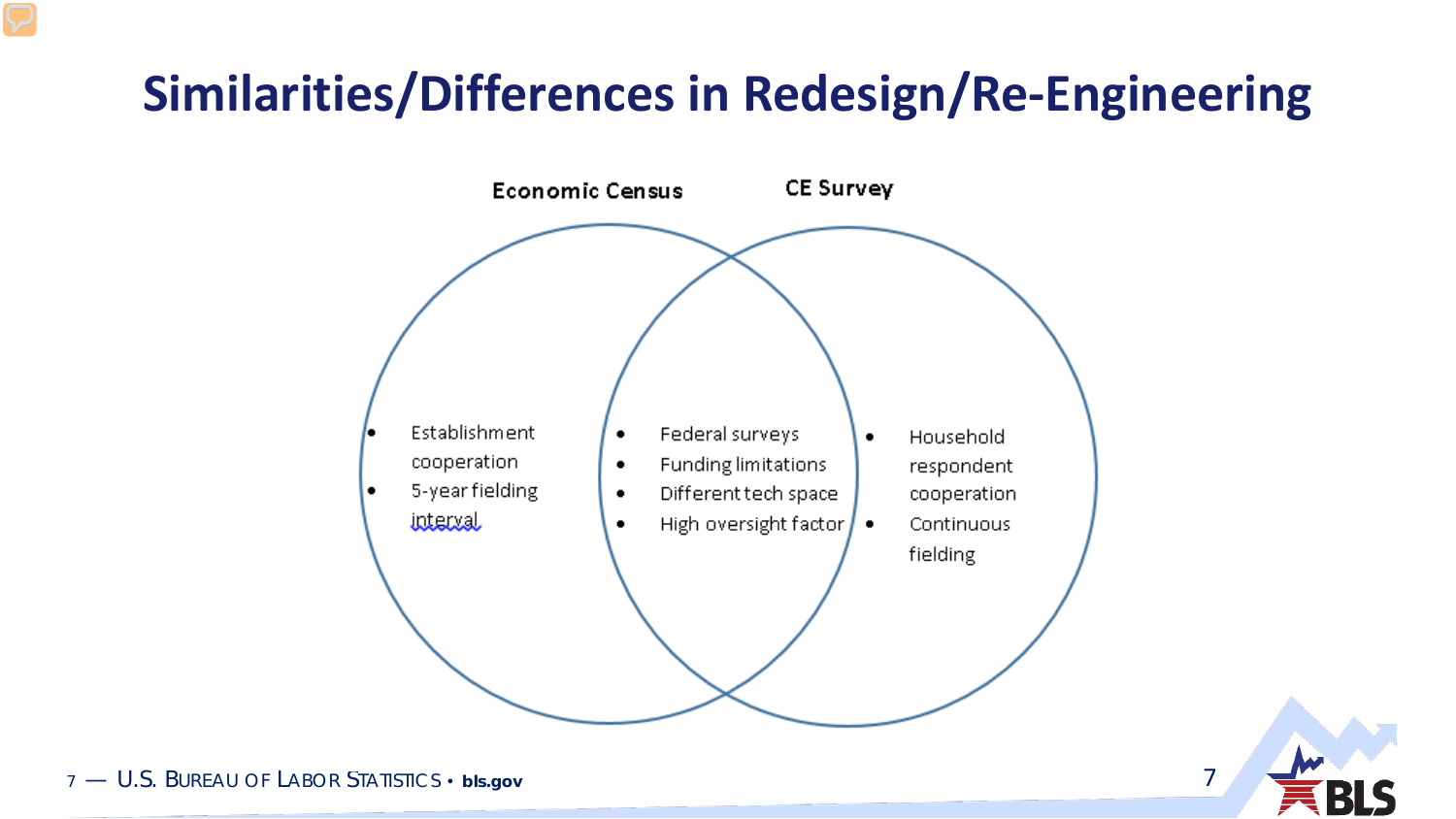### **Comparison of Redesign Goals**

| <b>Economic Census</b>                               | <b>CE Surveys</b>                                          |
|------------------------------------------------------|------------------------------------------------------------|
| Transition to 100 percent electronic<br>collection   | {Transition to online diary}                               |
| Reduce overall respondent burden                     | Reduce measurement error                                   |
| Automate operations to increase<br>productivity      | Improve methodological and<br>operational flexibility      |
| Improve data products to reflect<br>changing economy | Respond to changes in technology and<br>spending behaviors |

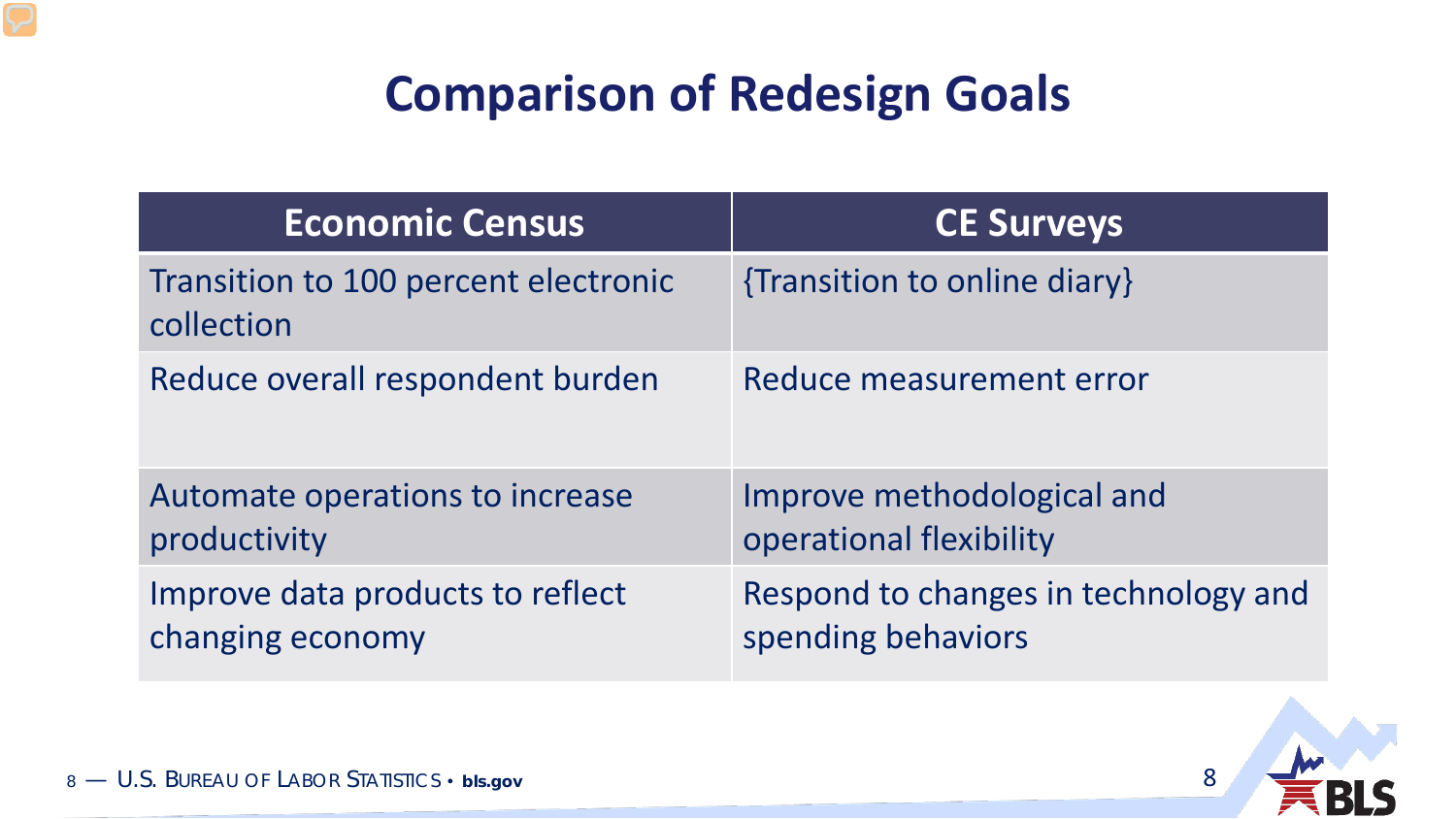### **Comparison of Redesign Goals**

| <b>Goals</b>                               | <b>Economic Census</b>                                    | <b>CE Surveys</b>                                        |
|--------------------------------------------|-----------------------------------------------------------|----------------------------------------------------------|
| Increase online collection                 | <b>Transition to 100 percent</b><br>electronic collection | {Transition to online diary}                             |
| <b>Increase data quality</b>               | Reduce overall respondent<br>burden                       | Reduce measurement error                                 |
| <b>Improve operations</b>                  | Automate operations to increase<br>productivity           | Improve methodological and<br>operational flexibility    |
| <b>Respond to environmental</b><br>changes | Improve data products to reflect<br>changing economy      | Respond to changes in<br>technology & spending behaviors |

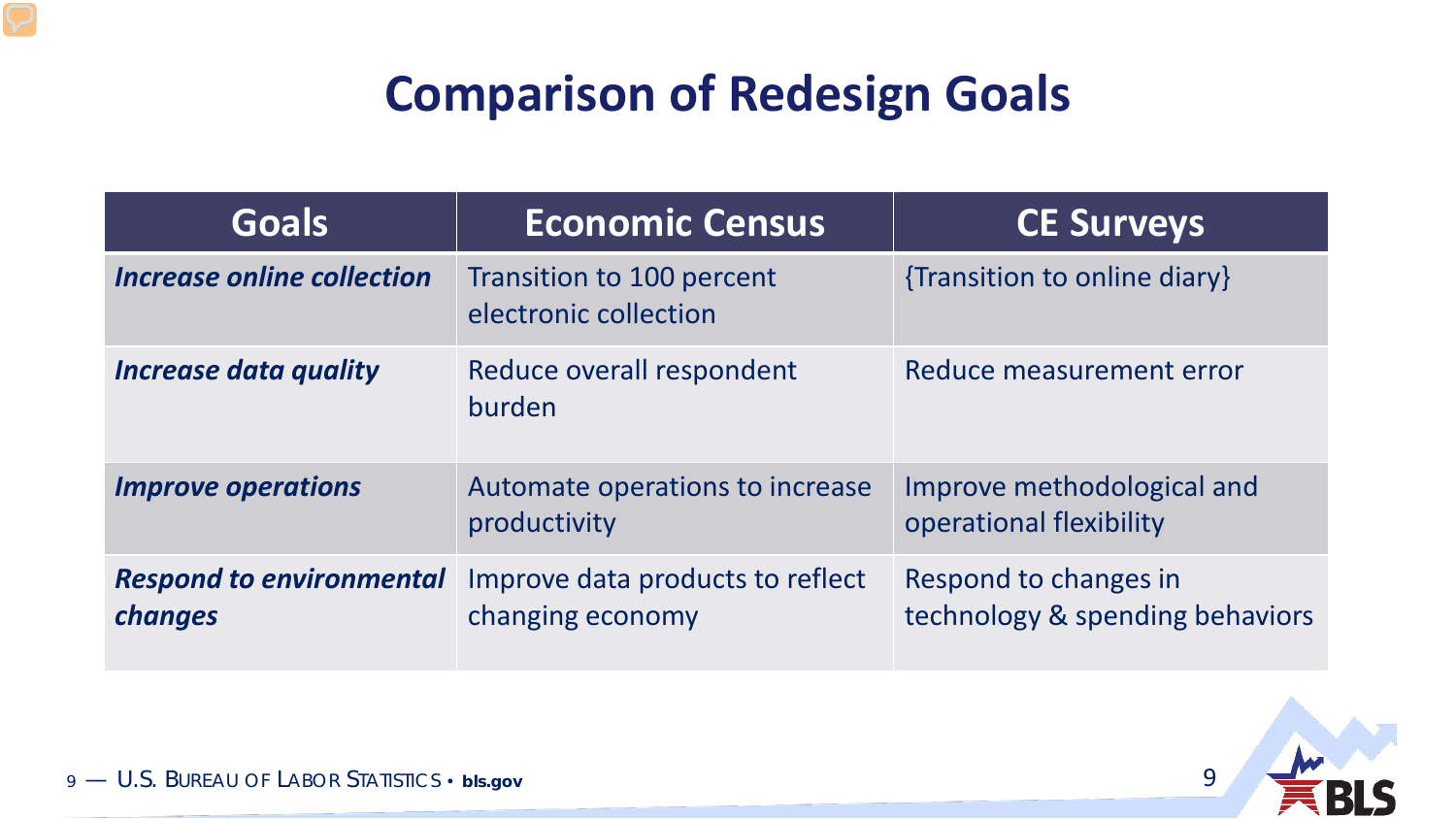### Redesign Challenges (1)

- *1. Requirements*. Defining survey requirements, e.g., in terms of varied user needs AND balancing those requirements against respondent task burden
- *2. Resource Uncertainties*. Managing uncertainties regarding funding and staffing, which limit research, testing (sample sizes), evaluation, and implementation
- *3. Stakeholder Communication*. Reinforcing purpose (e.g., meas. error vs. burden/RRs)
- *4. Decision making*. Accommodating top-down decision making
- *5. Synthesizing results*. Managing ongoing research efforts while making redesign decisions , i.e., synthesizing test results into ongoing redesign testing & implementation

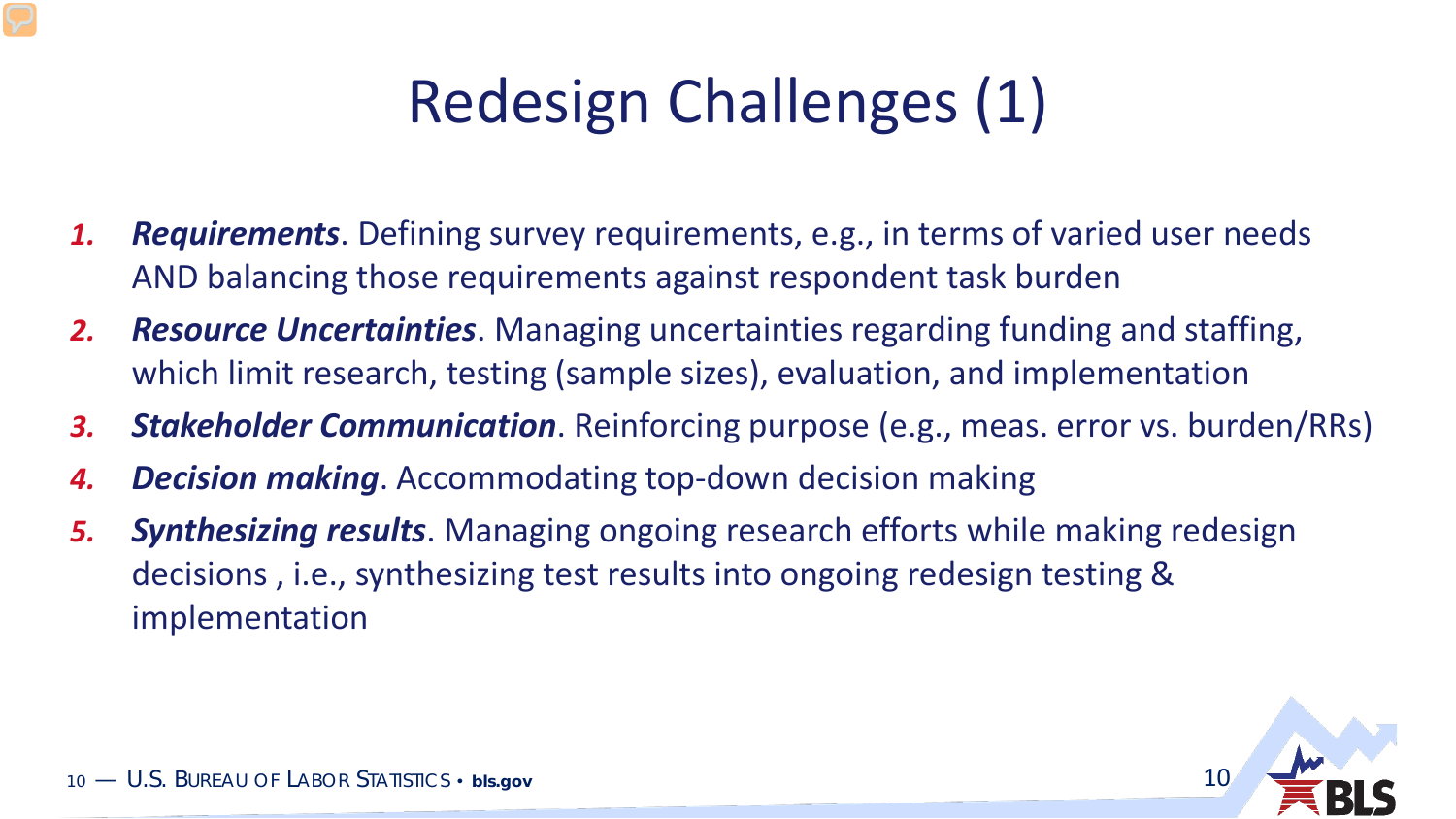### Redesign Challenges (2)

- *1. "Federal" technology*. Negotiating the promises and pitfalls of emergent commercial technologies, many of which have limitations that are not yet fully understood or well suited to the federal government environment  $-$  e.g., data security login requirements for online forms
- *2. Pace of technology*. Keeping pace with technology; not attempting to predict the future but not also committing to the present (moving target)
- *3. Trend lines*. Managing breaks in trend lines , i.e., accuracy vs. consistent measurement
- *4. Comparison point*. Managing a sometimes higher bar for redesign vs. design
- *5. Expectations*. Managing stakeholder expectations (i.e., bang for buck, results)

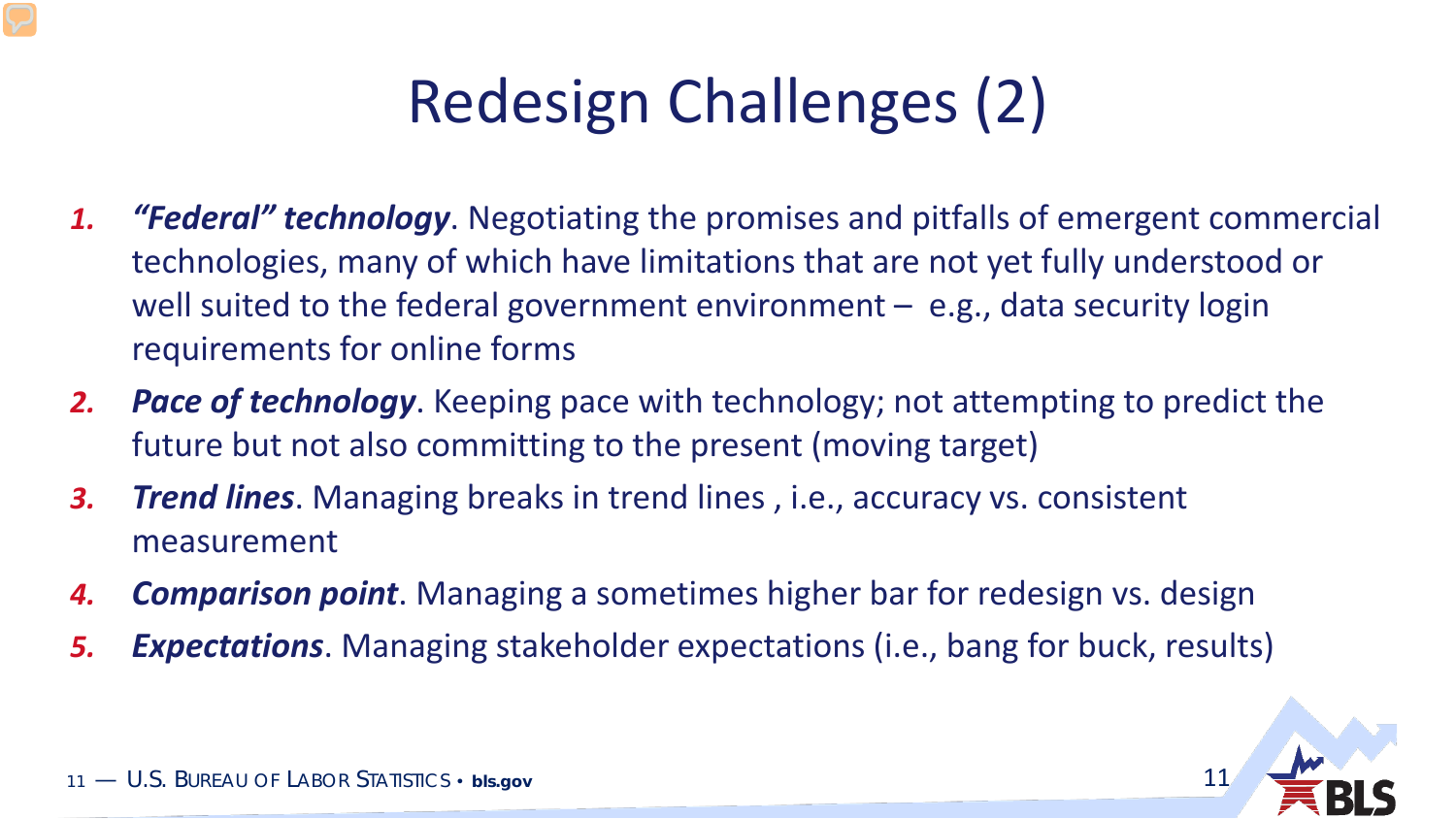# An Overview of the Improved 2017 Economic Census (Moore & Samples)

- 1. Data serve as a benchmark for PFEIs (slide 4)… how important is accuracy vs. maintaining consistency in trend lines or avoiding breaks in data series?
- 2. Move to 100% electronic data collection (slide 6)… was this based on testing, or more driven by a need to meet respondent or stakeholder expectations?
- 3. Reporting via secure online portal (slide 9)… were there any significant issues with login burden/complexity?

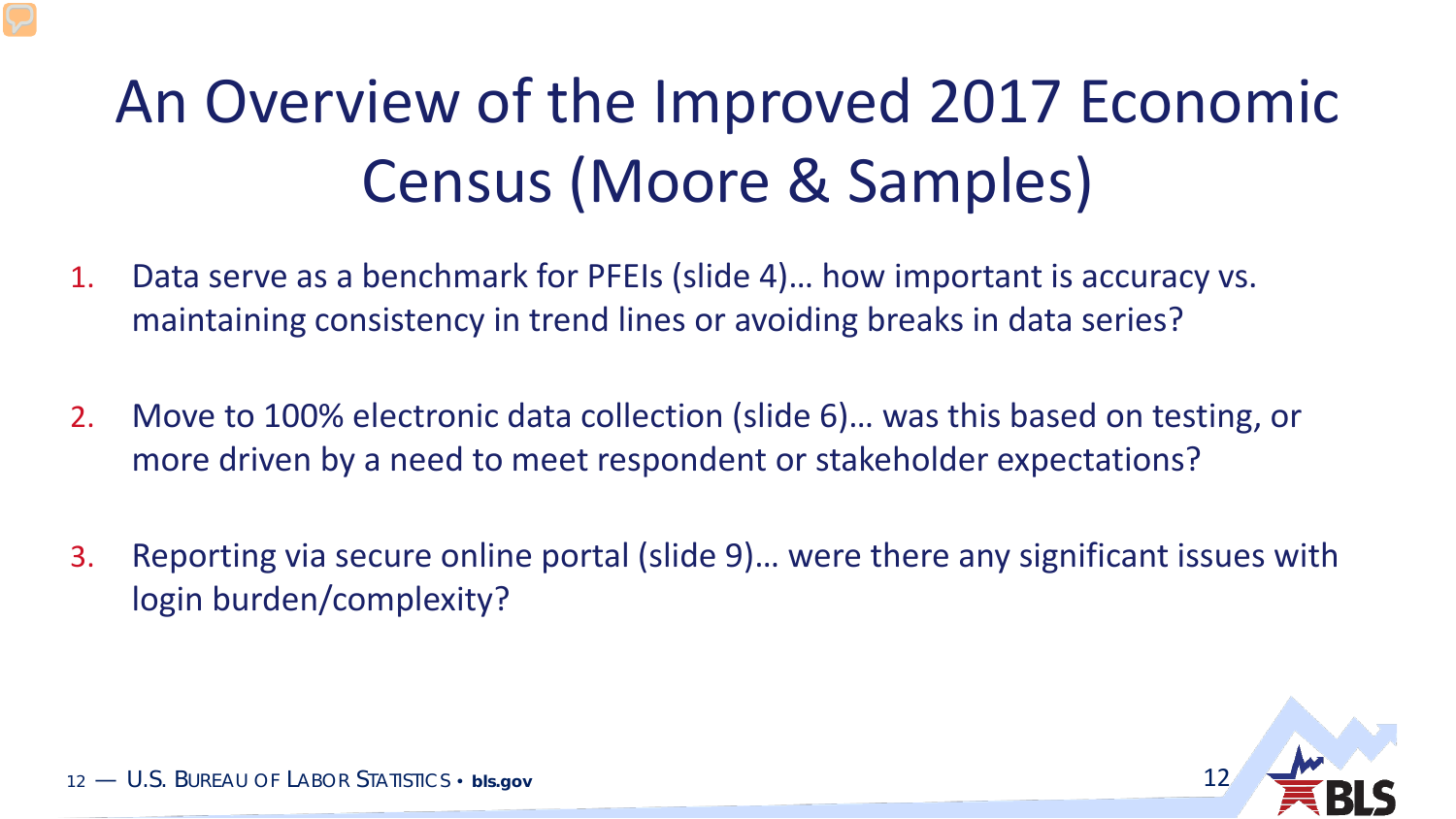## Executing a Multi-Year Multi-Method Electronic Data Collection Re-engineering (Riemer )

- 1. Requirements gathering from internal stakeholders (slide 10); noted some issues in the logistics of multiple stakeholders… were there also challenges in reaching compromise for conflicting stakeholder needs, or sometimes just saying no?
- 2. Trade-offs in paper mock-ups vs. semi/fully functioning sites (slide 12)… were expectations met for the purpose and implementation of each through the testing process?
- 3. Evolving research plans and coordinating research plans is difficult when faced with tight timelines, as well as managing and coordinating separate research threads (slide 19)… additional thoughts on improving that process?

13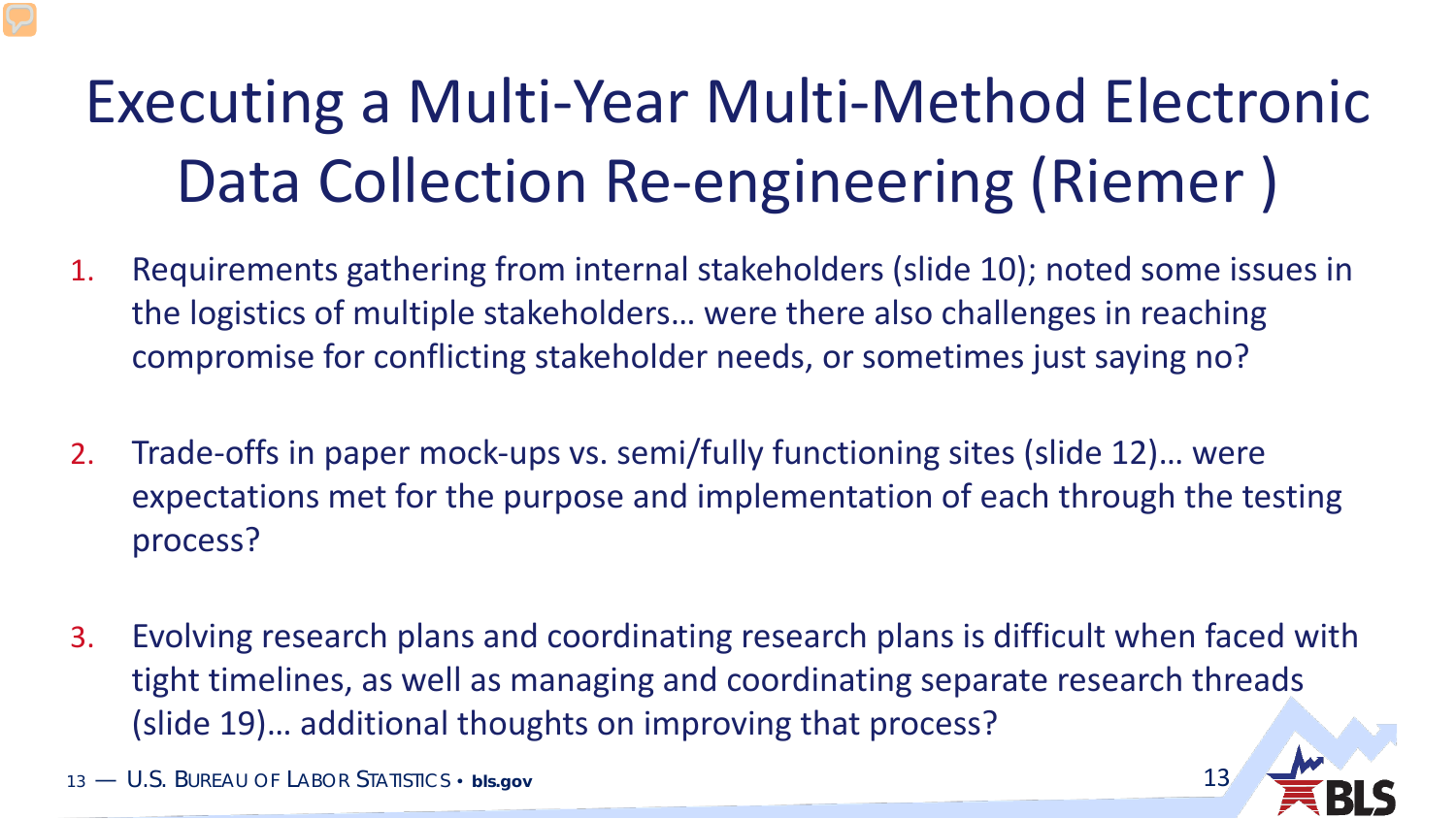### 2017 Economic Census Contact Strategy: Using Data to Make Decisions (Johnson)

- 1. Noting the estimated savings of 24.3 percent over prior year (slide 3) in the annual surveys, what are cost savings expectations for the Economic Survey?
- 2. Any unexpected issues in transferring test results from the annual surveys to the Economic Census?

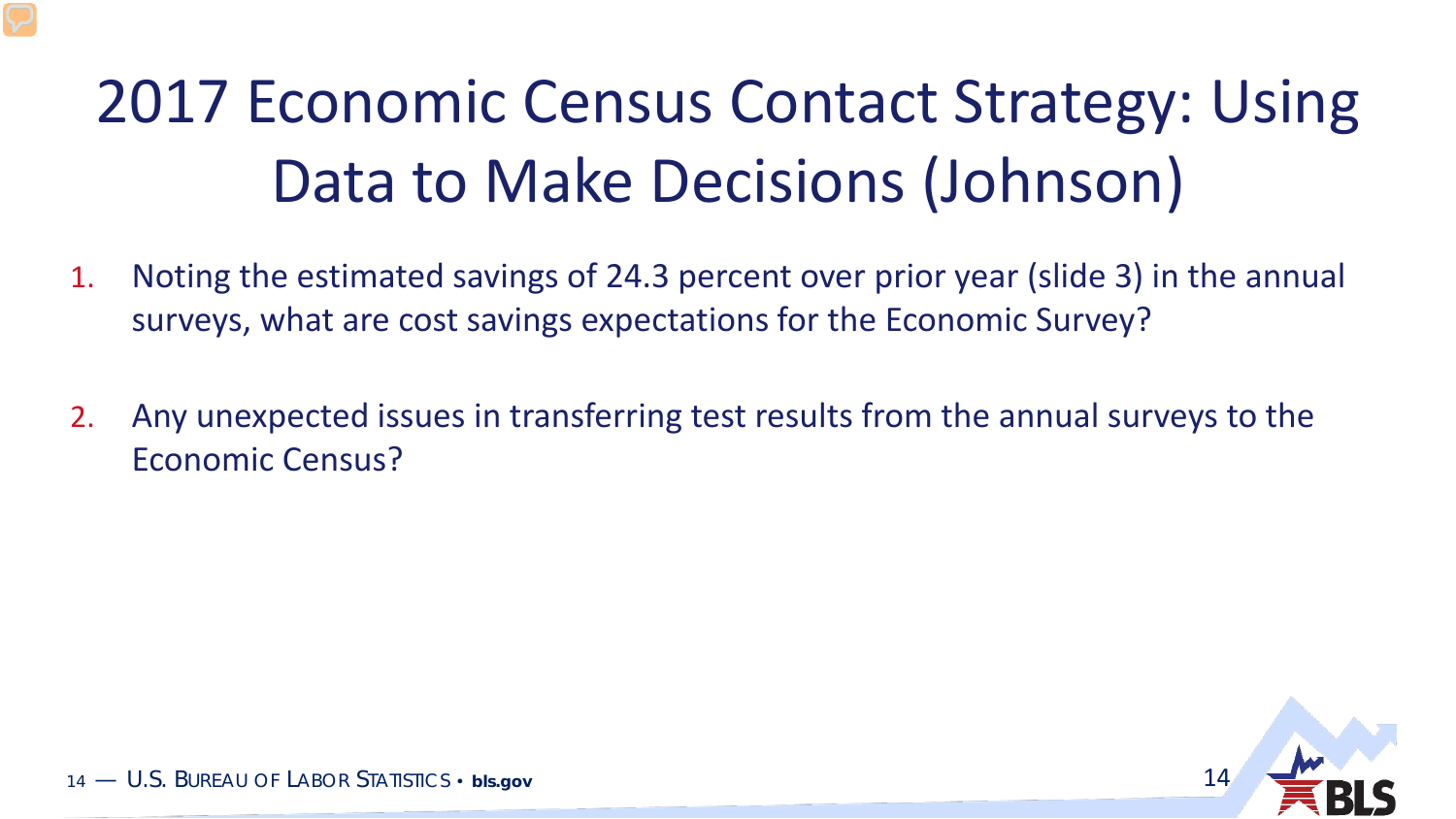# From Research to Implementation of Product Est. in the 2017 Economic Census (Davie et al.)

- 1. Any unexpected issues in the communication and/or cooperation of the research and implementation teams (slide 9), and how were those addressed?
- 2. In terms of reaching consensus for group decisions (slide 26), was any negotiating required for top-down requests/demands from stakeholders?
- 3. How were unexpected results in implementation testing (slide 35) addressed?
- 4. To what degree did not having time for detailed investigations (slide 35) affect confidence in results?

15